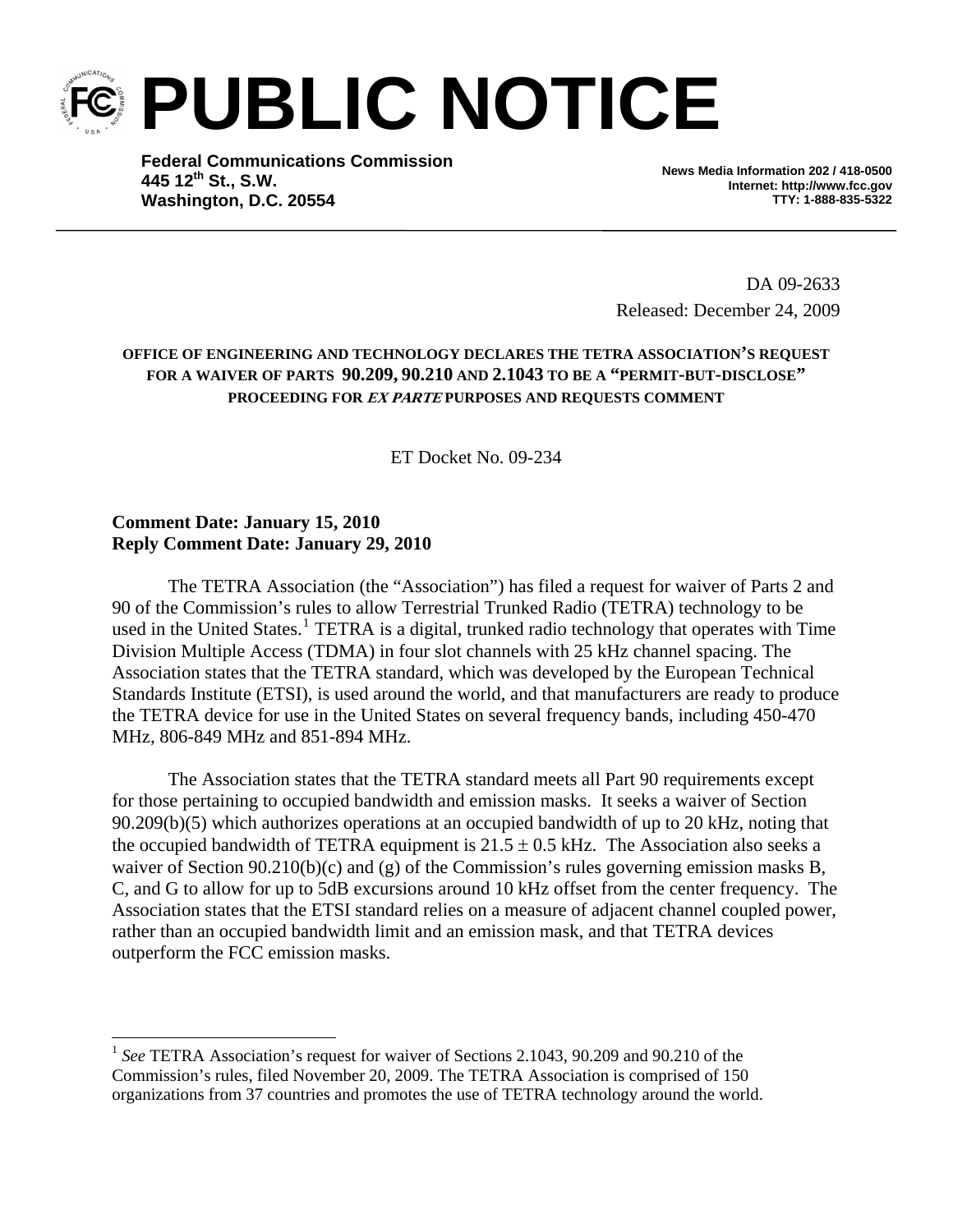The Association notes that certain TETRA manufacturers are seeking FCC certification of TETRA radios using reduced power that will permit compliance with existing Part 90 rules, because of the immediate demand for TETRA-style radios while the waiver request is being processed. It seeks a waiver of Section 2.1043 of the Commission's permissive change rules to allow TETRA manufacturers who have received interim equipment authorizations using reduced power to upgrade to the TETRA standard without requiring a new FCC ID.

The Commission's Office of Engineering and Technology ("OET") is reviewing the waiver request. OET has concluded that in order to develop a complete record on the complex issues presented by this request, this proceeding will be treated, for *ex parte* purposes, as a "permit-but-disclose" proceeding, in accordance with Section 1.1200(a) of the Commission's rules, and is subject to the requirements under Section 1.1206(b) of the rules.

Pursuant to Sections 1.415 and 1.419 of the Commission's rules, 47 C.F.R. §§ 1.415, 1.419, interested parties may file comments on or before **January 15, 2010,** and reply comments on or before **January 29, 2010**. All filings should refer to **ET Docket No. 09-234**. Comments may be filed using: (1) the Commission's Electronic Comment Filing System ("ECFS"), (2) the Federal Government's eRulemaking Portal, or (3) by filing paper copies. *See Electronic Filing of Documents in Rulemaking Proceedings*, 63 FR 24121 (1998).

- Electronic Filers: Comments may be filed electronically using the Internet by accessing the ECFS at http://www.fcc.gov/cgb/ecfs/ or the Federal eRulemaking Portal at http://www.regulations.gov. Filers should follow the instructions provided on the website for submitting comments.
	- For ECFS filers, if multiple docket or rulemaking numbers appear in the caption of this proceeding, filers must transmit one electronic copy of the comments for each docket or rulemaking number referenced in the caption. In completing the transmittal screen, filers should include their full name, U.S. Postal Service mailing address, and the applicable docket or rulemaking number. Parties may also submit an electronic comment by Internet e-mail. To get filing instructions, filers should send an e-mail to ecfs@fcc.gov, and include the following words in the body of the message, "get form." A sample form and directions will be sent in response.
- Paper Filers: Parties who choose to file by paper must file an original and four copies of each filing. If more than one docket or rulemaking number appears in the caption of this proceeding, filers must submit two additional copies for each additional docket or rulemaking number.

Filings can be sent by hand or messenger delivery, by commercial overnight courier, or by First-Class or Overnight U.S. Postal Service mail (although we continue to experience delays in receiving U.S. Postal Service mail). All filings must be addressed to the Commission's Secretary, Office of the Secretary, Federal Communications Commission.

Effective December 28, 2009, the Commission's contractor will receive handdelivered or messenger-delivered paper filings for the Commission's Secretary at 445  $12^{th}$  Street, S.W., Washington, D.C. 20554. The filing hours at this location are 8:00 a.m. to 7:00 p.m. All hand deliveries must be held together with rubber